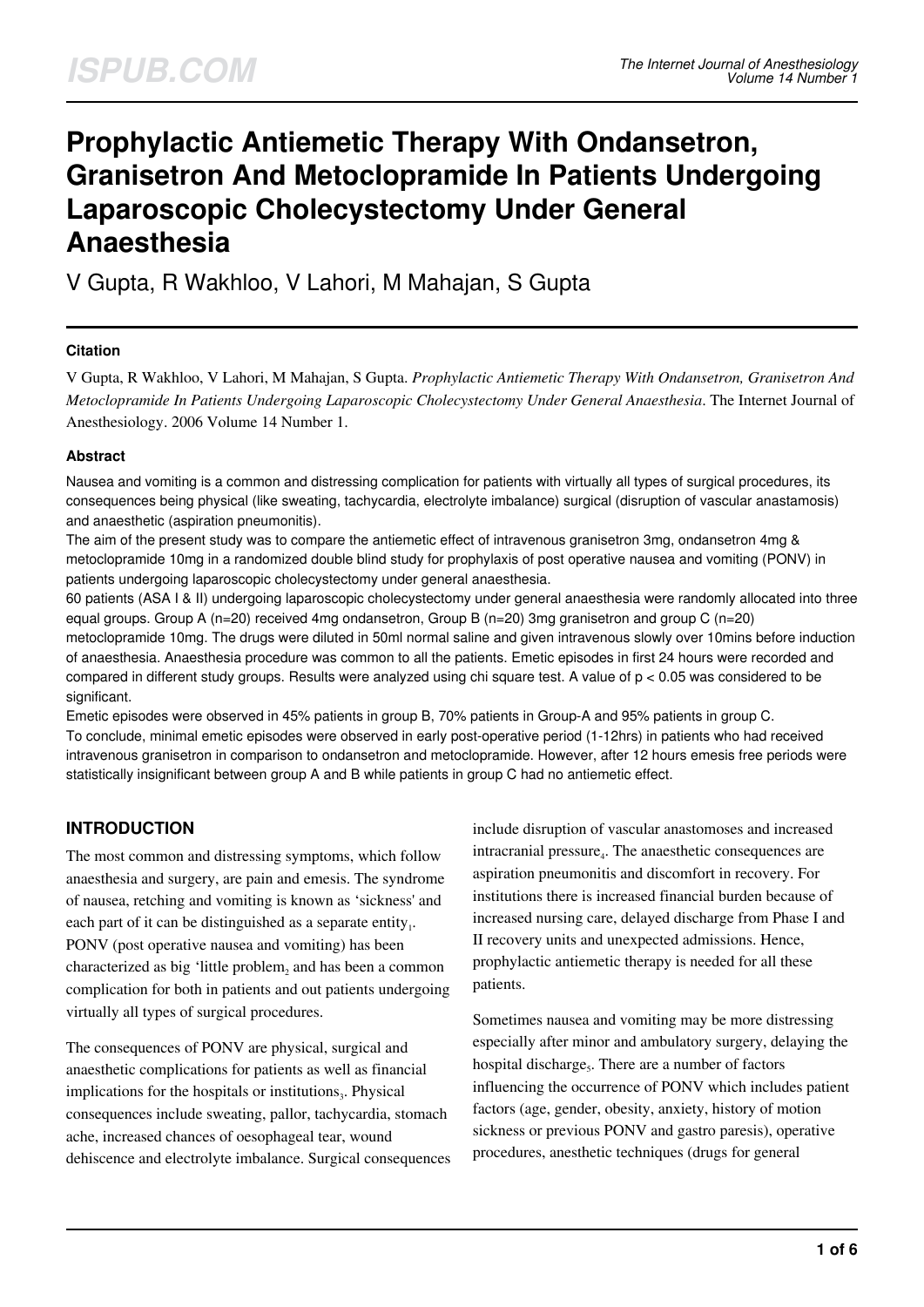anesthesia, regional anesthesia and monitored anesthesia care) and post-operative factors (pain, dizziness, ambulation, oral in-take and opioids). Laparoscopic surgery is one condition, where risk of PONV is particularly pronounced. This increased risk of PONV is due to pneumo-peritoneum causing stimulation of mechanoreceptors in the gut $_6$ .

Plenty of antiemetic drugs are available these days which include anticholinergic drugs (scopolamine, atropine), dopamine antagonist drugs (promethazine, prochlorperazine and metoclopramide), antihistaminic drugs (diphenhydramine hydroxzine),  $5HT_3$  receptor antagonists (ondansetron, granisetron, dolasetron) and steroids (dexamethasone). In spite of plenty of anti-emetic drugs available no single drug is 100% effective in prevention of PONV and combination therapy has got a lot of side effects. So the present study was undertaking to compare the antiemetic effects of IV granisetron, ondanisetron and metoclopromide for prophylaxis of post-operative nausea and vomiting in patients undergoing laparoscopic cholecystectomy.

# **MATERIAL AND METHODS**

After approval from institutional ethical committee 60 female patients aged between 20-60 years who were classified as ASA grade I and II were included in the study. An informed consent from each patient was obtained. Patients with history of previous exposure to general anaesthesia, gastrointestinal disease, motion sickness, PONV, pregnancy and menstruation or those who had taken antiemetic drugs within 24 hours of operation were excluded from the study.

On arrival to the operation theatre routine monitoring devices were attached. SpO2, heart rate, ECG, blood pressure and  $ETCO<sub>2</sub>$  were observed throughout study period. All patients received 0.2mg of glycopyrrolate i/m ½ hour before operation. Using double blind randomization technique these patients were given either granisetron 3mg, ondansetron 4mg or metoclopramide 10mg. All the drugs were diluted in 50ml normal saline and given slowly 10 minutes before induction. Analgesia was provided with injection tramadol 1-2mg/Kg. Induction of anaesthesia was done with injection. sodium thiopentone 5mg/kg and intubation was facilitated with injection succinylcholine 2mg/kg body weight. Maintenance of anaesthesia was done with nitrous oxide (67%), oxygen (33%), isoflurane and muscle relaxation maintained with Inj. pancuronium 0.05-0.1 mg/ kg body weight with intermittent positive

pressure ventilation to maintain  $ETCO<sub>2</sub>$  between 4.6-5.2 Kpa. An orogastric tube was introduced and suction was applied to empty the stomach of air and other contents, the orogastric tube was removed at the completion of surgery before tracheal extubation.

Abdominal insufflation for laparoscopic procedure was achieved with  $CO<sub>2</sub>$  and intrabdominal pressure was maintained between 1.3 to 1.8Kpa. At the end of the surgery residual neuromuscular blockage was antagonized by injection glycopyrrolate 10µg/kg and neostigmine 0.05 mg/kg and the patient was extubated. Post operative pain relief was provided with injection diclofenac sodium-75 mg intramuscular when pain score was > 4(VAS). All patients received supplementations and investigator who collected post-operative data was blinded to study drug administered while in the recovery ward.

Episodes of PONV were determined and noted in first 24 hours after operation at different time interval of 1, 4, 9, 12, 18 and 24 hours. At the end of each interval the anaesthesiologist registered whether vomiting has occurred and asked the patients whether they felt nauseated. The result was scored as Nausea =1, Retching=2 and vomiting=3.

Nausea was defined as subjective unpleasant sensation associated with the urge to vomiting. Retching was defined as spasmodic, rhythmic contraction of the respiratory muscles without expulsion of gastric contents and vomiting was defined as forceful expulsion of gastric contents. Patients who experienced any episode of nausea, retching and vomiting were given injection metoclopramide 10mg intravenous slowly as rescue treatment. Patient who received antiemetic were classified as treatment failure and were considered to experience both nausea and vomiting.

Side effects were registered during initial 6 hours in recovery ward. For example headache, dizziness, dry mouth, extra pyramidal symptoms, restlessness or any other abnormal movement.

Data was analyzed using Chi square test and analysis of variance. Differences were considered significant when  $P < 0.05$ .

# **RESULTS**

The treatment groups were comparable with regards to patient demographics (Table I). Complete control of PONV (no emesis, no rescue treatment for 24 hours after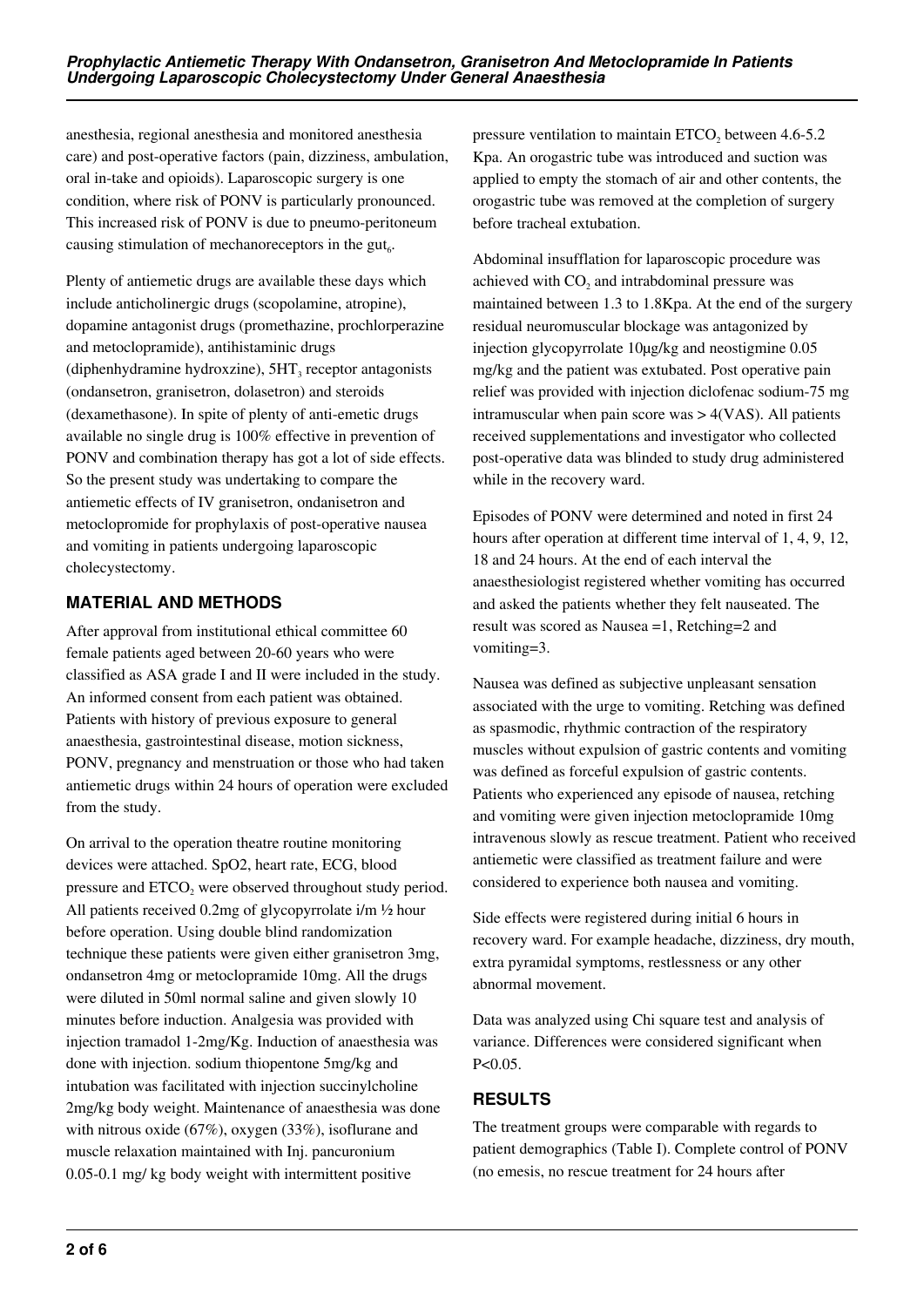administration of study agent) was achieved in 30% of cases in group A, in 55% of cases in group B and in 5% of cases in group C. During 0-12 hours emesis free period was 40%, 75% and 10% in groups A, B and C respectively. Stating it the other way 60% patients in group A, 25% patients in group B and 90% patients in Group-C experienced episodes of nausea and vomiting (Graph I) in first 12 hours. The difference was statistically significant between groups A and B in the first 12 hours but not beyond that (Table II). The difference in emetic sequaly was significant between group A and C throughout 24 hours (Table III). The incidence of emesis was also statistically significant between B and C during entire 24 hrs period (Table IV). However from 12-24 hours the difference between group A and B was not much significant.

Thus granisetron was definitely found to be superior to the other too agents for suppression of PONV.

#### **Figure 1**

Table I: Demographic data with regards to age and weight of study groups.

| Age (Years) | Group A      | Group B       | Group C      |
|-------------|--------------|---------------|--------------|
|             | $38 + 7.7$   | $39.5 + 11$   | 38.75+7.85   |
| Weight (Kg) | $50.1 + 5.5$ | $50.6 + 7.15$ | $52.2 + 6.3$ |

# **Figure 2**

Table II: Comparative evaluation of emetic sequelae in groups A and B.

| Duration      | Sickness                  | Result        |
|---------------|---------------------------|---------------|
| $0-1$ Hrs     | $x^2$ 4.8<br>$p \le 0.05$ | significant   |
| $1-4$ Hrs     | $x^2$ 7.4<br>P < 0.005    | significant   |
| $4-9$ Hrs     | $x^2$ 5.56<br>p < 0.02    | significant   |
| $9 - 12$ Hrs  | $x^2$ 5.0<br>p < 0.05     | significant   |
| $12-18$ Hrs   | $x^2$ 2.4<br>p > 0.05     | insignificant |
| $18 - 24$ Hrs | $x^2$ 2.4<br>p > 0.05     | insignificant |

Statistical difference between group A and B was significant at 0 -12 hours ( $p < 0.05$ ) and insignificant ( $p > 0.05$ ) at 12 -24 hours

# **Figure 3**

Table III: Comparative evaluation of emetic sequelae between groups A and C

| Duration      | Sickness                  | Result        |
|---------------|---------------------------|---------------|
| $0-1$ Hrs     | $x^2$ 0<br>p > 0.10       | insignificant |
| $1-4$ Hrs     | $x^2$ 3.94<br>p < 0.05    | significant   |
| $4-9$ Hrs     | $x^2$ 5.56<br>p < 0.05    | significant   |
| $9 - 12$ Hrs  | $x^2$ 4.8<br>$p \le 0.05$ | significant   |
| $12 - 18$ Hrs | $x^2$ 4.20<br>p < 0.05    | significant   |
| $18 - 24$ Hrs | $x^2$ 4.20<br>p < 0.05    | significant   |

# **Figure 4**

#### Table IV: Comparative evaluation of emetic sequelae between groups B and C

| Duration      | Sickness                    | Result      |
|---------------|-----------------------------|-------------|
| $0-1$ Hrs     | $x^2$ 8.4<br>p > 0.005      | significant |
| $1-4$ Hrs     | $x^2$ 19.8<br>$p \le 0.001$ | significant |
| $4-9$ Hrs     | $x^2$ 19.6<br>p < 0.02      | significant |
| $9 - 12$ Hrs  | $x^2$ 17.0<br>p < 0.001     | significant |
| $12 - 18$ Hrs | $x^2$ 11.6<br>$p \le 0.001$ | significant |
| $18 - 24$ Hrs | $x^2$ 11.6<br>$p \le 0.001$ | significant |

# **Figure 5**

Graph I: emetic sequelae in the three groups during 0-12 and 12 – 24 hours post operatively.



# **DISCUSSION**

PONV is amongst the most common complications following anaesthesia and surgery with a selectively high incidence after laparoscopic cholecystectomy. The etiology behind the PONV following laparoscopic cholecystectomy is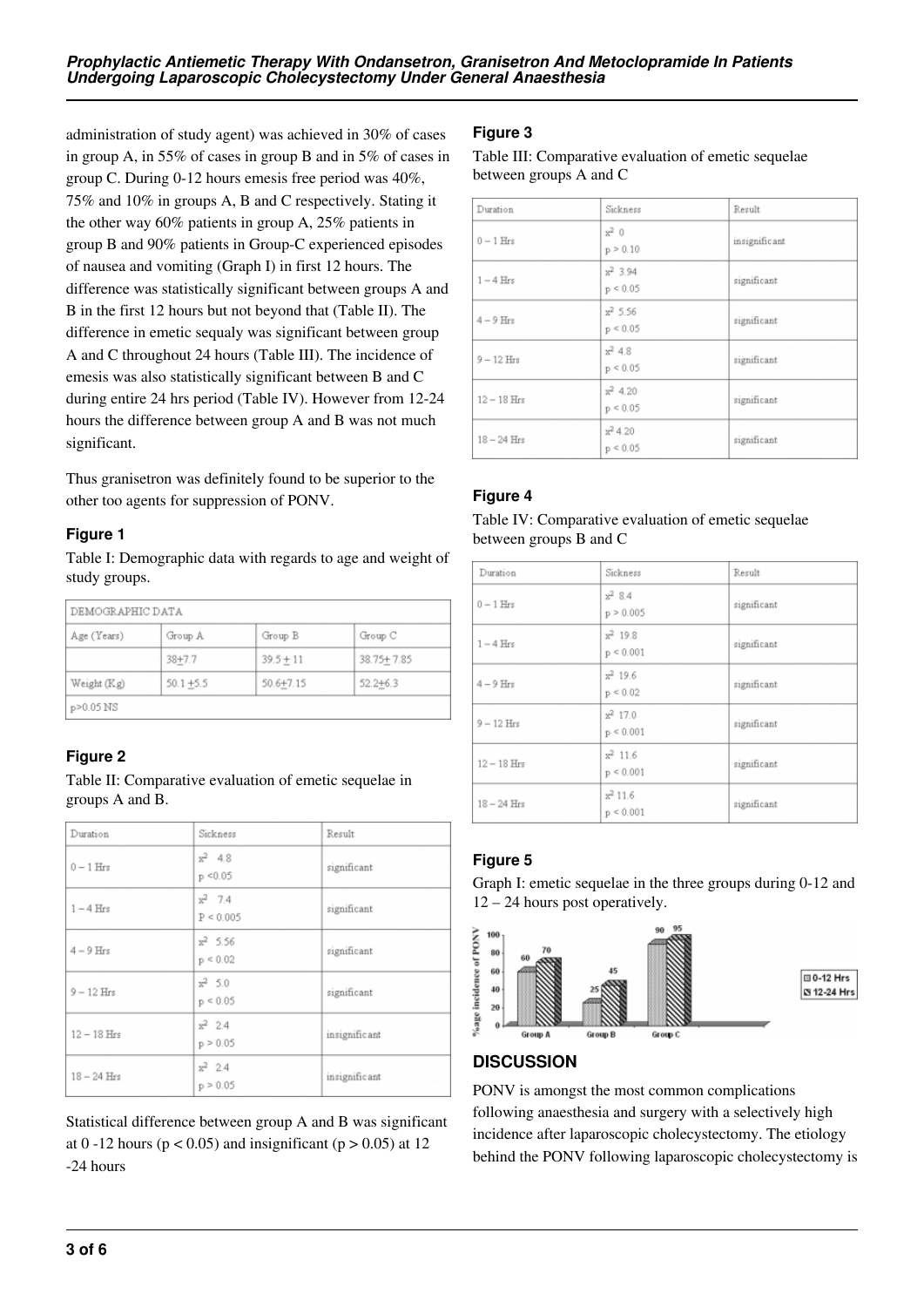complex and multifactorial and is dependent on variety of factors including patient demographics, type of surgery, anaesthetic technique and postoperative care. Patient related factors are age, sex, obesity, a history of motion sickness, menstruation and history of PONV<sub>6</sub>. In this clinical trial however, the treatment groups were similar with respect to patient demographics, operative management and patient related factors. If such factors had not been controlled the number of patients who were observed to be emesis free in the present study would have changed. All patients were anaesthetized and operated by the same team of anaesthesiologists and surgeons. Duration of surgery and agents used for anaesthesia were also similar.

The introduction of  $5HT_3$  (serotonin) receptor antagonists in  $1991<sub>7</sub>$  has heralded a major advance in treatment of PONV because of absence of adverse effects that were observed with commonly used antiemetic drugs. The  $5HT_3$  receptor antagonists produce no sedation, no extra pyramidal symptoms or adverse effects on vital signs and do not interact with other anaesthetic agents. Current  $5HT_3$  receptor antagonists are granisetron, tropisetron, ondansetron, alosetron, cilansetron, palonosetron, tropisetron and dolasetron. All the  $5HT_3$  receptors antagonists have the basic double nitrogen ring back-bone for their chemical structure. This may be the chemical site of action of  $5HT_3$  receptor antagonist on serotonin $_8$ . 5HT<sub>3</sub> receptors analogues are routinely used now a day to prevent PONV.

Y. Fuji et al in 2000, reported that granisetron is statistically superior to droperidol and metoclopramide for prevention of PONV. Results showed the incidence of PONV to be 13%, 30%, 33% and 37% after administration of granisetron, droperidol, metoclopramide and placebo respectively (P<0.05). These findings are in agreement with our study where incidence of PONV was 30% with granisetron 95% with metoclopramide (P<0.001).

Comparison of single dose granisetron to prevent PONV induced by moderately emetogenic chemotherapy has been done which concluded that single oral dose of granisetron 2mg results in equivalent level of protection against nausea and vomiting as intravenous Ondansetron  $8 - 16$  mg<sub>10</sub>.

Bhattacharaya D et al  $_{11}$  in 2001, reported lower incidence of emesis sickness (P<0.05) in early post operative period (Ist six hours) in patients who received intravenous granisetron in comparison to those who received ondansetron and placebo. In this study emetic episodes were 7% with

granisetron as compared to 20% seen with ondansetron. This is in agreement with our study where emetic episodes were observed in 60% patients receiving ondansetron compared to 25% receiving granisetron and 90% in metoclopramide group. Statistically granisetron was superior to ondansetron in our study too.

Kushwaha et al in  $2007<sub>12</sub>$  in their study concluded that PONV was controlled better with granisetron (incidence of PONV=16%) than with ondansetron (incidence of PONV=28%). This result is also in accordance with our study.

# **CONCLUSION**

From the results of the study it can be safely concluded that granisetron is much more effective than ondansetron in first 12 post operative hours and also that granisetron and ondansetron both are superior to metoclopramide for prophylactic therapy for PONV.

# **CORRESPONDENCE TO**

Dr. Renu Wakhloo MD Anaesthesiology Senior Resident Department of anaesthesiology and ICU Govt. Medical College, Jammu. Mobile : 94191-93040

#### **References**

1. Knapp MR, Beecher HK. Post anaesthetic nausea, vomiting and retching: evaluation of anti-emetic drugs dimenhydrinate, chlorpromazine and pentobarbital sodium. Journal of American Medical Association, 1956; 160: 376-385 2. kapur p a. the big "little problem". Anaesthesia and Analgesia, 1991; 73: 243-245. 3. White PF, Watcha MF. Post operative nausea & vomiting: Its etiology and treatment. Anaesthesiology, 1992; 77: 162-84. 4. Andrew PLR. Physiology of nausea and vomiting. British Journal of Anaesthesia, 1992; 69: 2 - 19. 5. Islam S, Jain P N. Post Operative Nausea & vomiting (PONV): A review article. Indian Journal of. Anaesthesiology, 2004; 48(4): 253-258. 6. Sarkar M, Sarkar A , Dewoolkar L , Charan S. Comparative Study of single dose intravenous ondansetron and metoclopramide as a premedication for prevention of post operative nausea and vomiting in obstetrical laparoscopic surgery under general anaesthesia. The Internet Journal of Anesthesiology, 2007; Volume 13 (Number 2). 7. Sneader W. Drug Discovery: A History. John Wiley and Sons, Ltd.: West Sussex, England, 2005. p 217 -219. 8. Rudra A. Comparison of ondansetron, metoclopramide and placebo in prevention of emetic episode following cholecystectomy.Pak J Anaesth, 1997; 14: 14-19. 9. Fujii Y, Tanaka M, Toyooka H. Clinical affect of granisetron, droperidal & metoclopramide in treatment of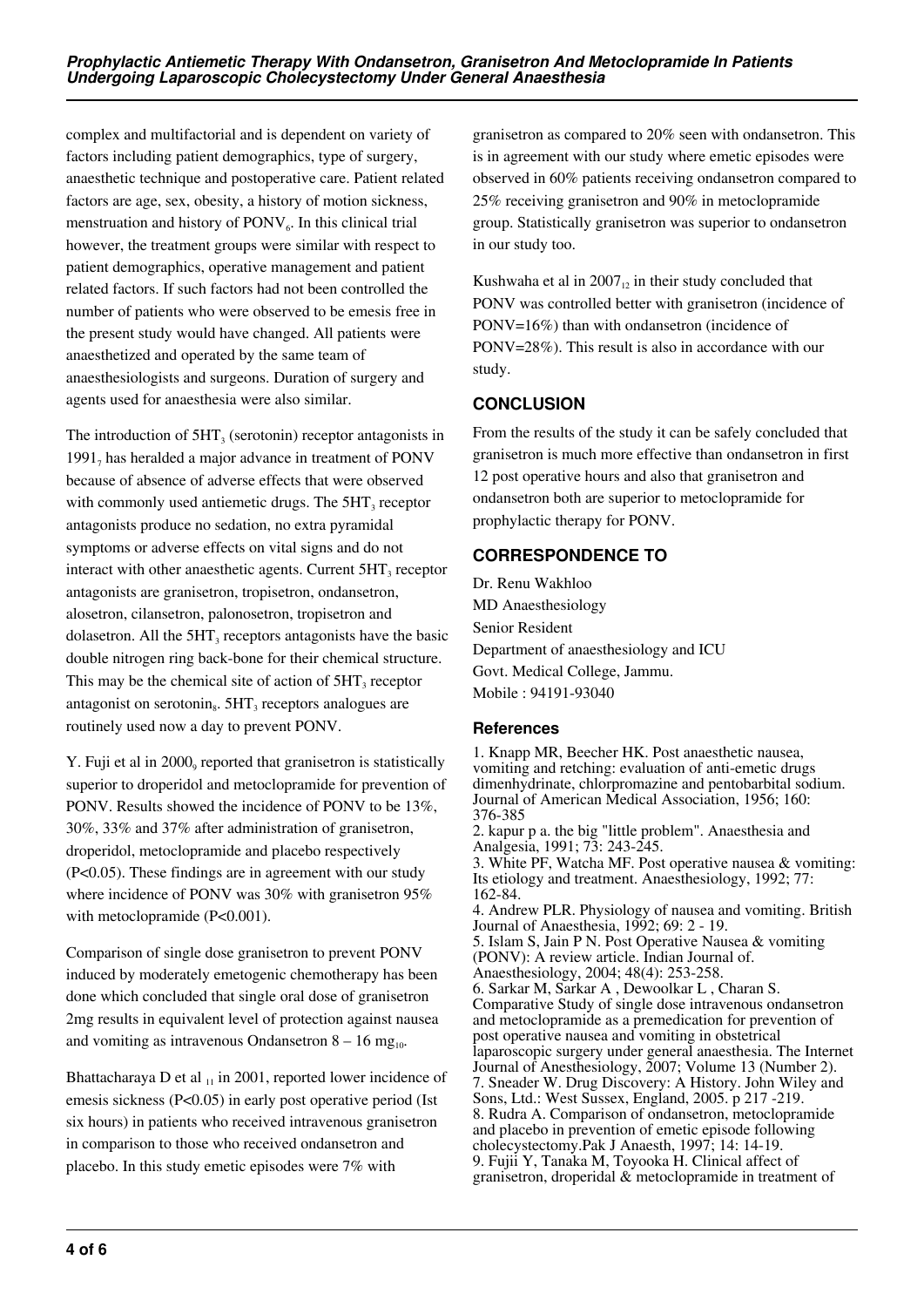post-operative nausea and vomiting after laparoscopic cholecystectomy. British Journal of Surgery 2000; 87(3): 128 -130.

10. Gigillo CA, Soares H, Castro CP. Granisetron is equivalent to ondansetron for prophylaxis of chemotherapy induced. Nausea and Vomiting: Results of meta analysis of randomized control trial. Cancer, 2000; 89(23): 01-08. 11. Bhattacharya D, Benerjee A. Comparison of

ondansetron, granisetron for PONV following day care

gynecologist laparoscopy. Indian Journal of Anaesthesia, 2003; 4 (47): 279-282.

12. kushwaha bb, chakraborty a, agarwal j, malick a, bhushan s, bhattacharya p. comparative study of granisetron and ondansetron alone and their combination with dexamethasone, for prevention of ponv in middle ear surgery. The Internet Journal of Anesthesiology. 2007; Volume 13 (No. 2).